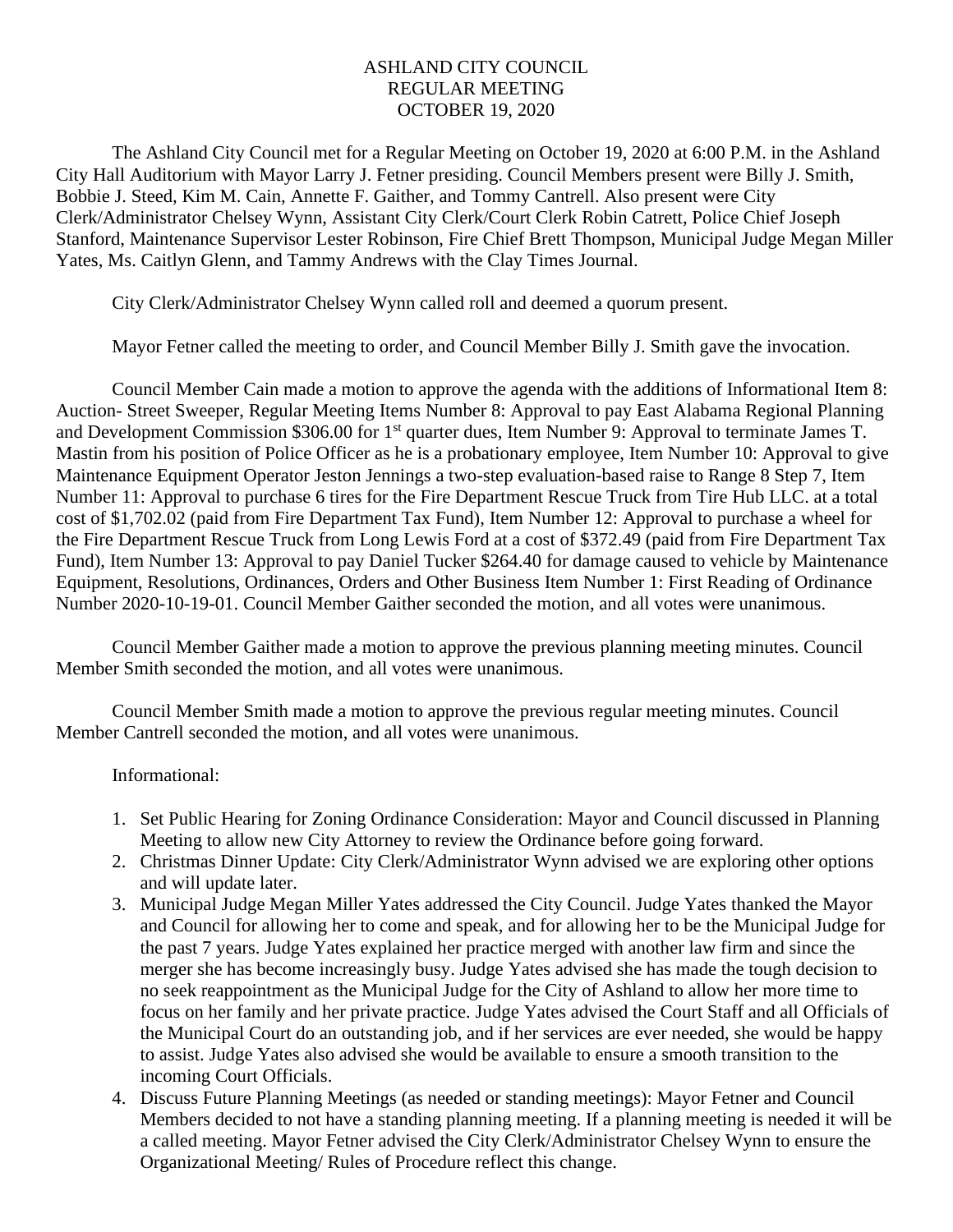## Informational:

- 5. Discuss date for Volunteer Day for Christmas Decorating: Mayor Fetner, Council Members, and Maintenance Supervisor Robinson discussed a date for the Volunteer Day. Volunteer Day will be November 19, 2020.
- 6. Kim Cain, Sunday on the Square: Council Member Cain advised the Merchants on the Square will be hosting a Christmas Open House on November 8, 2020. Council Member Cain requested approval from the Mayor and Council to have the event, and asked to use city tables, and left-over hand sanitizer for the event. Council Member Cain requested the North Side of the Square be closed for the event. All Council Members agreed.
- 7. Update on Organizational Meeting and Swearing-In Ceremony: Mayor Fetner advised the Swearing-In Ceremony will be at 9:00 A.M. on November 2, 2020 at Ashland City Park. The Organizational Meeting will follow at Ashland City Hall at 10:15 A.M.
- 8. Auction- Street Sweeper: Maintenance Supervisor Robinson explained the need for a Street Sweeper, and also explained he had budgeted \$25,000.00 for the purchase of a Street Sweeper. Supervisor Robinson explained there is an upcoming auction that has a sweeper that may fit what we need. Supervisor Robinson also explained he had been in contact with Lineville Maintenance Supervisor Rusty Taylor, and he has expressed Lineville is also interested in a street sweeper. If both cities combined resources a street sweeper could be purchased together. Supervisor Robinson explained he would like permission to attend the auction with Lineville's Maintenance Supervisor and also requested approval to bid up to \$25,000.00 on behalf of the City of Ashland.

Council Member Gaither made a motion approving Maintenance Supervisor Lester Robinson to get with the City of Lineville and to bid up to \$25,000.00 on behalf of the City of Ashland for the purchase of a street sweeper. Council Member Cain seconded the motion, and all votes were unanimous.

Committee Reports:

Mayor Fetner did not report.

Council Member Smith advised he has enjoyed working with everyone.

Council Member Steed did not report.

Council Member Cain did not report.

Council Member Gaither reported on the Pancake Breakfast hosted by the Ashland Senior Center on October 23, 2020 at Ashland Wynn Building for \$5.00 per plate.

Council Member Cantrell did not report.

City Clerk/Administrator Wynn did not report.

 Assistant City Clerk/Court Clerk Robin Catrett thanked Judge Yates for serving as the Municipal Judge and advised it has been great working with her. Clerk Catrett also expressed the need for video equipment for the Municipal Court to ensure the incoming Judge and Court Staff could conduct hearings with defendants who are jailed.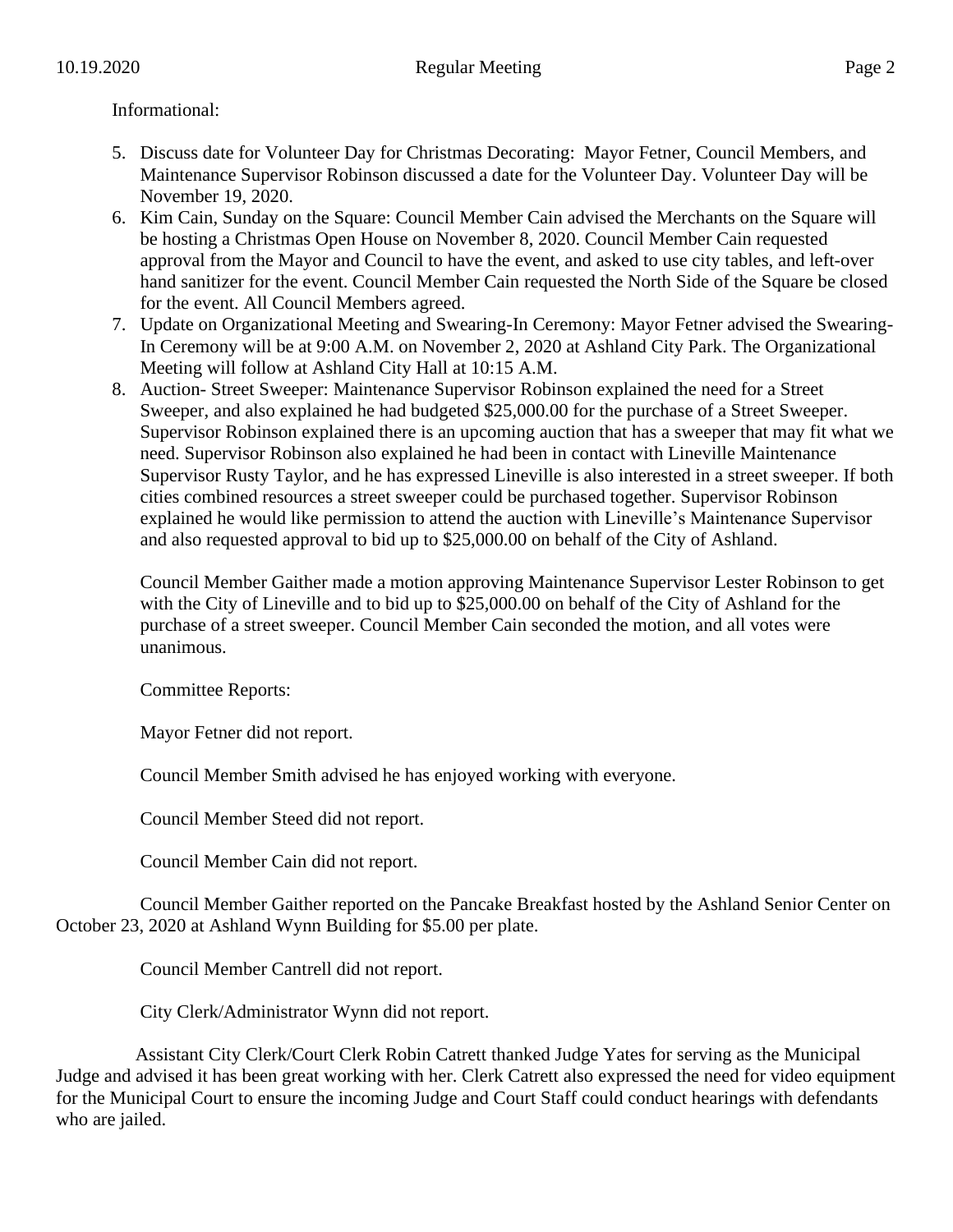Fire Chief Thompson discussed agenda items including damage to the Rescue Truck and the need for tires and a wheel.

Police Chief Stanford reported on agenda items by explaining his recommendation for Item Number 6 would be Jennifer Parker with a start date of October 17, 2020 under the City Council's Covid-19 Resolution. Chief Stanford also explained Item Number 9 by stating the Officer did not meet the standards of a Police Officer for the City of Ashland, and he was still a probationary employee.

Maintenance Supervisor Lester Robinson advised his department has been very busy. Supervisor Robinson explained agenda Item Number 4 stating concrete was poured in four locations, which had the Maintenance Staff stretched thin. Supervisor Robinson explained Item Number 13 is a window that was damaged by debris from the Side Arm Cutter. Supervisor Robinson also gave an update on the CDBG project which will need to go to bid due to the County Bid not going through.

New Business:

Council Member Smith made a motion to pay the bills received since the last regular meeting in the amount of \$7,020.99. Council Member Cantrell seconded the motion, and all votes were unanimous.

Council Member Cain made a motion approving for Ashland Municipal Court to purchase equipment and pay labor for installation of video conference equipment at Ashland City Hall and Ashland Wynn Building Court Room at an estimated cost of \$2,000.00. (paid from court account). Council Member Gaither seconded the motion, and all votes were unanimous.

Council Member Gaither advised this video equipment will also aide in safety for all personnel involved in transporting inmates for hearings. Court Clerk Robin Catrett advised the equipment will not be left in the court room when court is not in session.

Council Member Cantrell made a motion approving to pay Alabama Law Enforcement Agency \$1,650.00 for LET'S Access and SNAP Entry. Council Member Gaither seconded the motion, and all votes were unanimous.

Council Member Cain made a motion approving to pay Brown's Concrete & Construction, Inc. a total of \$640.00 for 4 ¼ yards of concrete with 1 yard (\$120.00) paid from CDBG. Council Member Cantrell seconded the motion, and all votes were unanimous.

Council Member Steed made a motion approving to pay Clay County Historical Society annual appropriation of \$1,500.00. Council Member Smith seconded the motion, and all votes were unanimous.

Council Member Gaither made a motion approving to hire Jennifer Parker for dispatcher, effective October 17, 2020 with recommended starting pay of Range 6 Step 1. Council Member Cain seconded the motion, and all votes were unanimous.

Council Member Smith made a motion approving to promote Officer Cecil Chappell to temporary fulltime effective 10-16-2020 - 04-16-2021 at current rate of pay. Council Member Cantrell seconded the motion, and all votes were unanimous.

Council Member Cain made a motion approving to pay East Alabama Regional Planning and Development Commission \$306.00 for 1<sup>st</sup> Quarter Dues. Council Member Gaither seconded the motion, and all votes were unanimous.